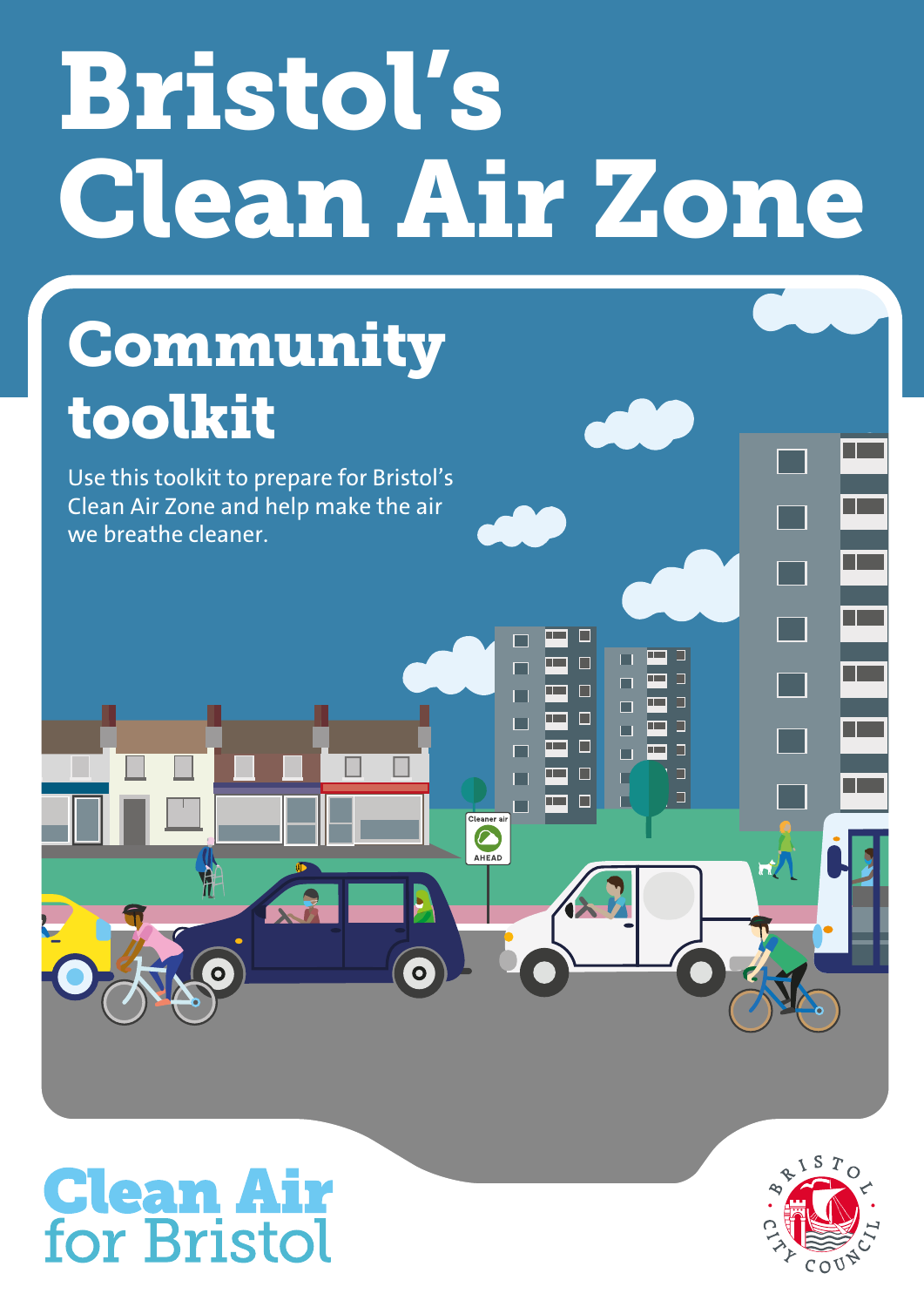## **Contents**

| <b>What is the Clean Air Zone?</b>                                                                                                                             |                             |
|----------------------------------------------------------------------------------------------------------------------------------------------------------------|-----------------------------|
| <b>Where is the zone?</b>                                                                                                                                      | 4                           |
| How will the zone work?                                                                                                                                        | 5                           |
| <b>How to pay</b>                                                                                                                                              | 5                           |
| <b>What should I do now?</b><br><b>Financial support</b><br>Exemptions                                                                                         | 6<br>6<br>6                 |
| How can I make a difference?<br>Free loan bikes<br>Cycle training for all levels<br>Travel to school<br>Journey planning<br>Avoid excessive idling of your car | 7<br>7                      |
| <b>Spread the word</b><br>Make a video<br>Share in an email or newsletter<br>Share on social media<br>Share our video<br>Download social media content         | 8<br>8<br>8<br>9<br>9<br>10 |
| For further information and support                                                                                                                            | 11                          |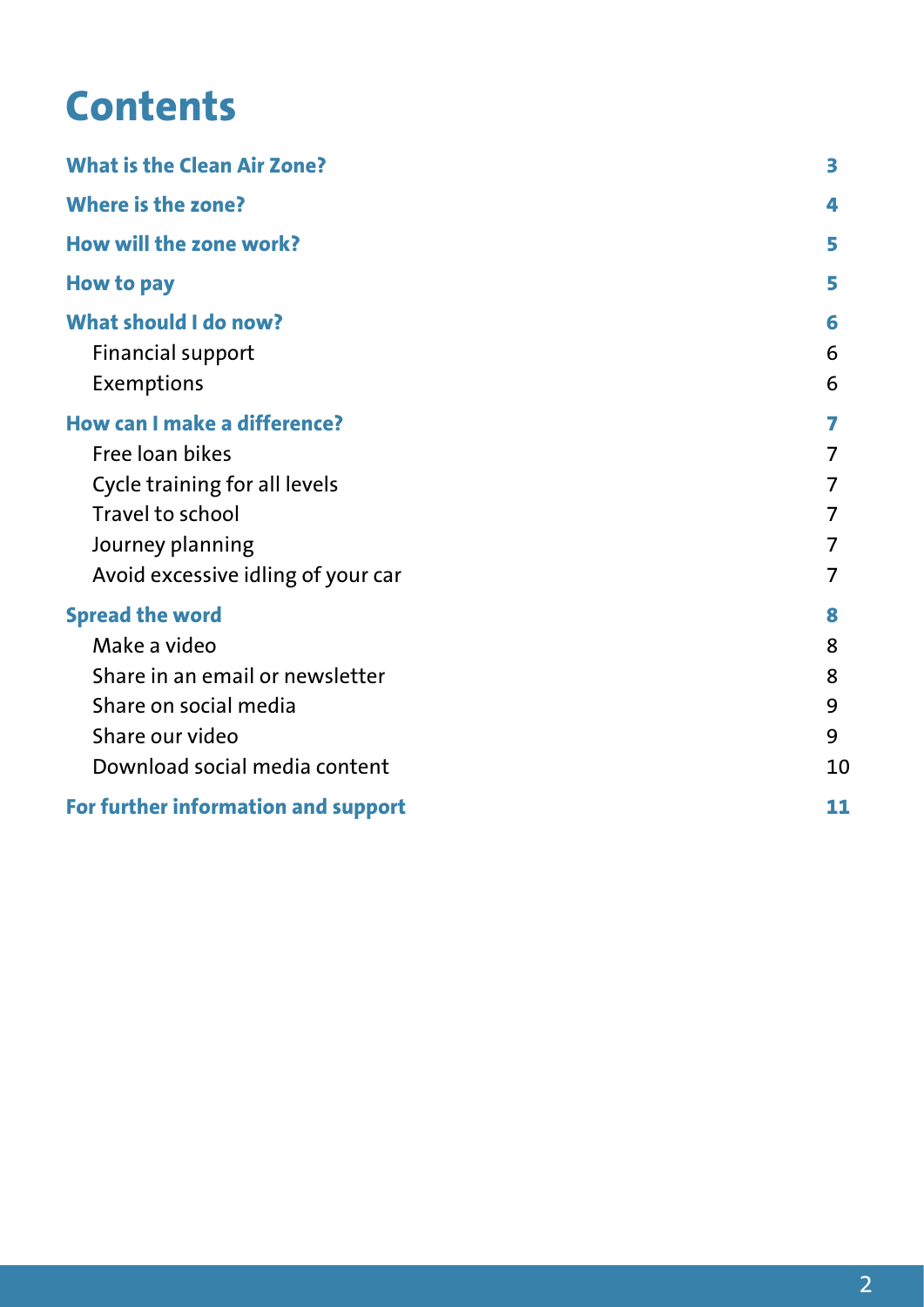<span id="page-2-0"></span>

"We have a moral, environmental and legal responsibility to make Bristol's air cleaner. Our city is already benefitting from positive changes, including improvements to bus infrastructure, walking routes and cycle paths. Now, the Clean Air Zone will reduce air pollution, support people and businesses to upgrade their vehicles and help us become a healthier, more sustainable and inclusive city."

**Marvin Rees, Mayor of Bristol**

## **What is the Clean Air Zone?**

Road traffic, particularly diesel engines, is a major source of air pollution in cities. Air pollution affects everyone in Bristol, especially in the most polluted areas of the city.

The council has a legal and moral duty to reduce pollution in the shortest possible time. The government has directed Bristol and other cities to do this by introducing a Clean Air Zone.

Bristol's Clean Air Zone will come into operation later this year.

No vehicle is banned from driving in the zone, but the most polluting vehicles will have to pay a daily charge to travel within the area.

The zone will also encourage more people to switch to alternative ways of travelling, such as public transport, walking and cycling.

**The majority of vehicles that travel in Bristol already meet the zone's emission standards and will not be charged.**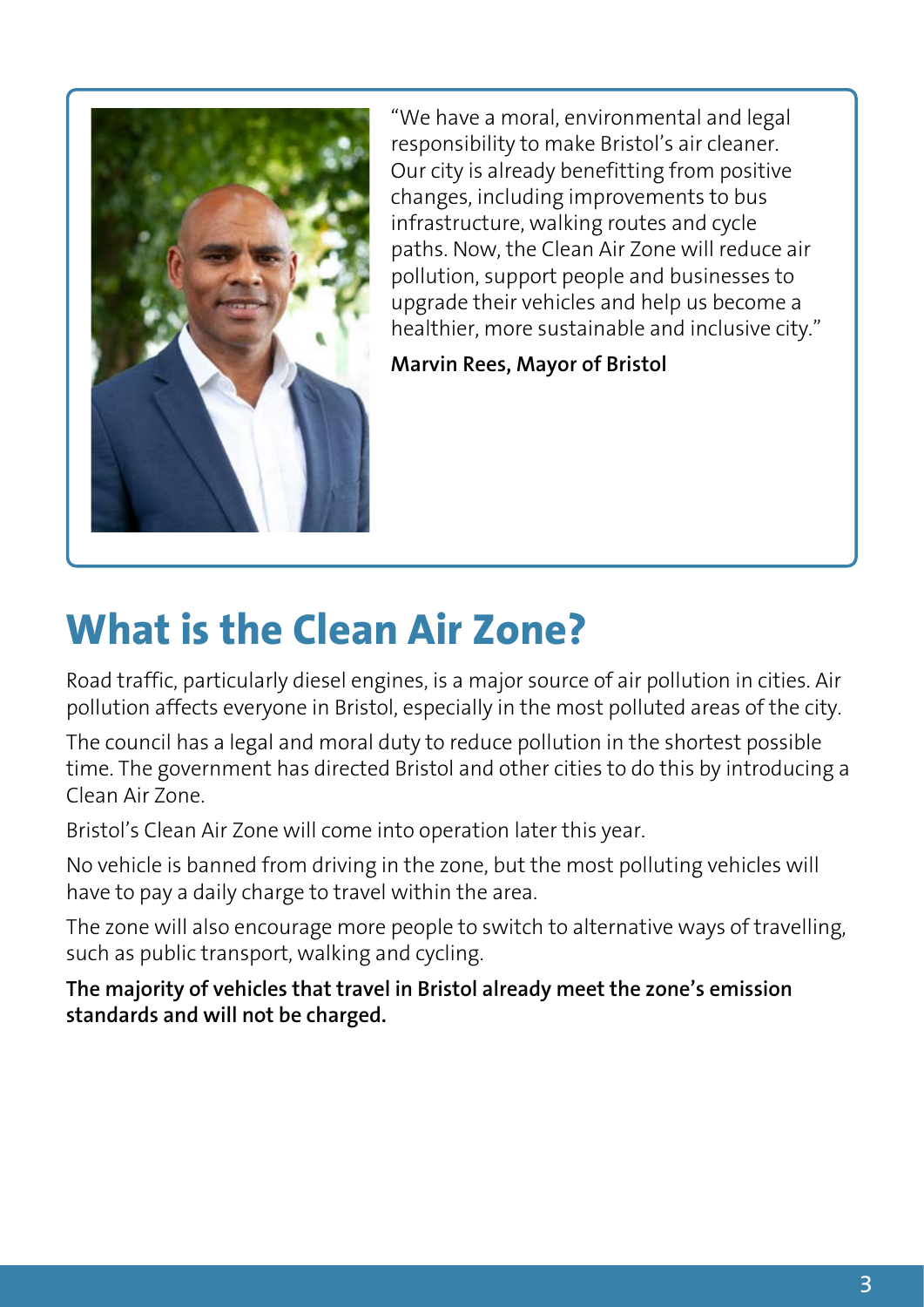<span id="page-3-0"></span>

## **Where is the zone?**

The zone is designed to improve air quality in the central area where it's worst.

As more people switch to cleaner vehicles or change the way they travel, air quality will improve throughout the city and not just in the zone.

We also estimate the zone will reduce the traffic travelling into the city by approximately 1,500 vehicles per day helping to ease congestion as well as reducing air pollution.

Visit our website to **[view an interactive map of the zone](https://www.bristol.gov.uk/streets-travel/bristol-caz/view-map)**.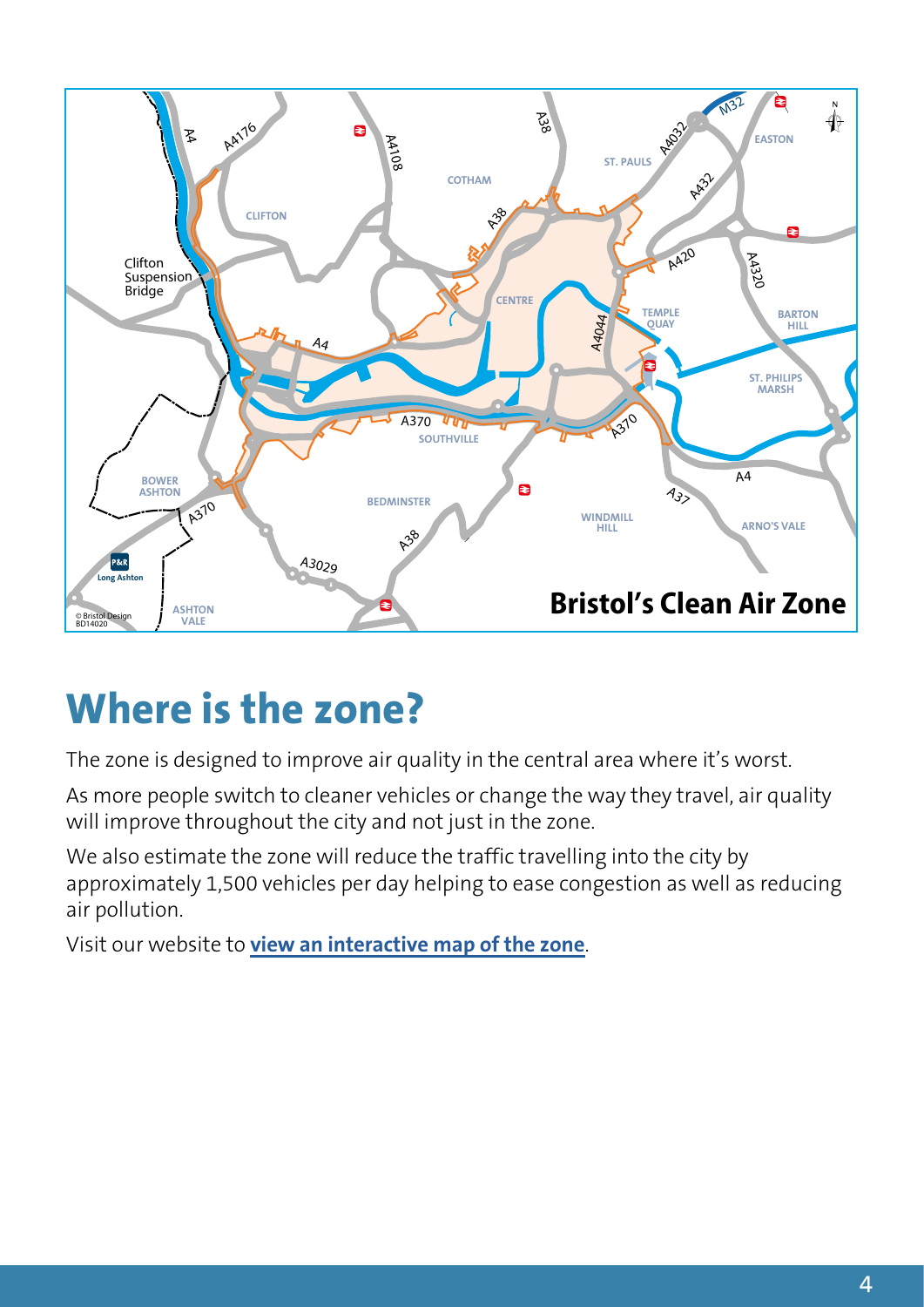## <span id="page-4-0"></span>**How will the zone work?**

Only vehicles which do not meet the zone's emission standards will be charged.

- Charges will not apply to Euro 4, 5 and 6 petrol vehicles (roughly 2006 onwards)
- Charges will not apply to Euro 6 diesel vehicles (roughly end of 2015 onwards)

The zone uses automatic number plate recognition (ANPR) cameras to register vehicles driving into and through the zone. If a vehicle does not meet the zone's emission standards it will automatically register a charge.

Daily charges apply 24 hours a day (midnight to midnight), seven days a week, all year round when entering or driving in the zone.

Because charges apply daily, you can enter or leave the zone on multiple occasions each day you pay a charge and only be charged once for that day.

If you drive in the zone across two days, for example before midnight and after midnight, you will need to pay two daily charges.

| Charges for vehicles that do not meet the zone's emission standards |                     |              |
|---------------------------------------------------------------------|---------------------|--------------|
| டு<br>வ                                                             | Private car         | £9 per day   |
| வ<br>ൟ                                                              | <b>Taxis</b>        | £9 per day   |
| ⊚.<br>ட                                                             | Vans                | £9 per day   |
| ൈ                                                                   | Heavy goods vehicle | £100 per day |
|                                                                     | <b>Buses</b>        | £100 per day |
|                                                                     | Coach               | £100 per day |

Charges do not apply if a vehicle is parked in the zone but does not move.

If you live within the zone and drive a vehicle that is subject to the charge, you will only be charged if you make a journey.

## **How to pay**

Once the zone is operating, charges must be paid via the **[government's online](https://www.gov.uk/clean-air-zones)  [payment system](https://www.gov.uk/clean-air-zones)** or by calling their Clean Air Zone Support Centre on 0300 029 8888 (Monday to Friday: 8am to 7pm, Saturday: 8am to 2pm).

**Please note** You will **not** receive written notification or an alert when you have entered the zone and a payment is due. You are fully responsible for managing all payments.

You can pay the charge to enter Bristol's Clean Air Zone from **up to six days before until six days after you enter the zone**. If you do not pay the charge before the end of this window you may be issued with a Penalty Charge Notice of £120 (which is reduced to £60 if you pay it within 14 days).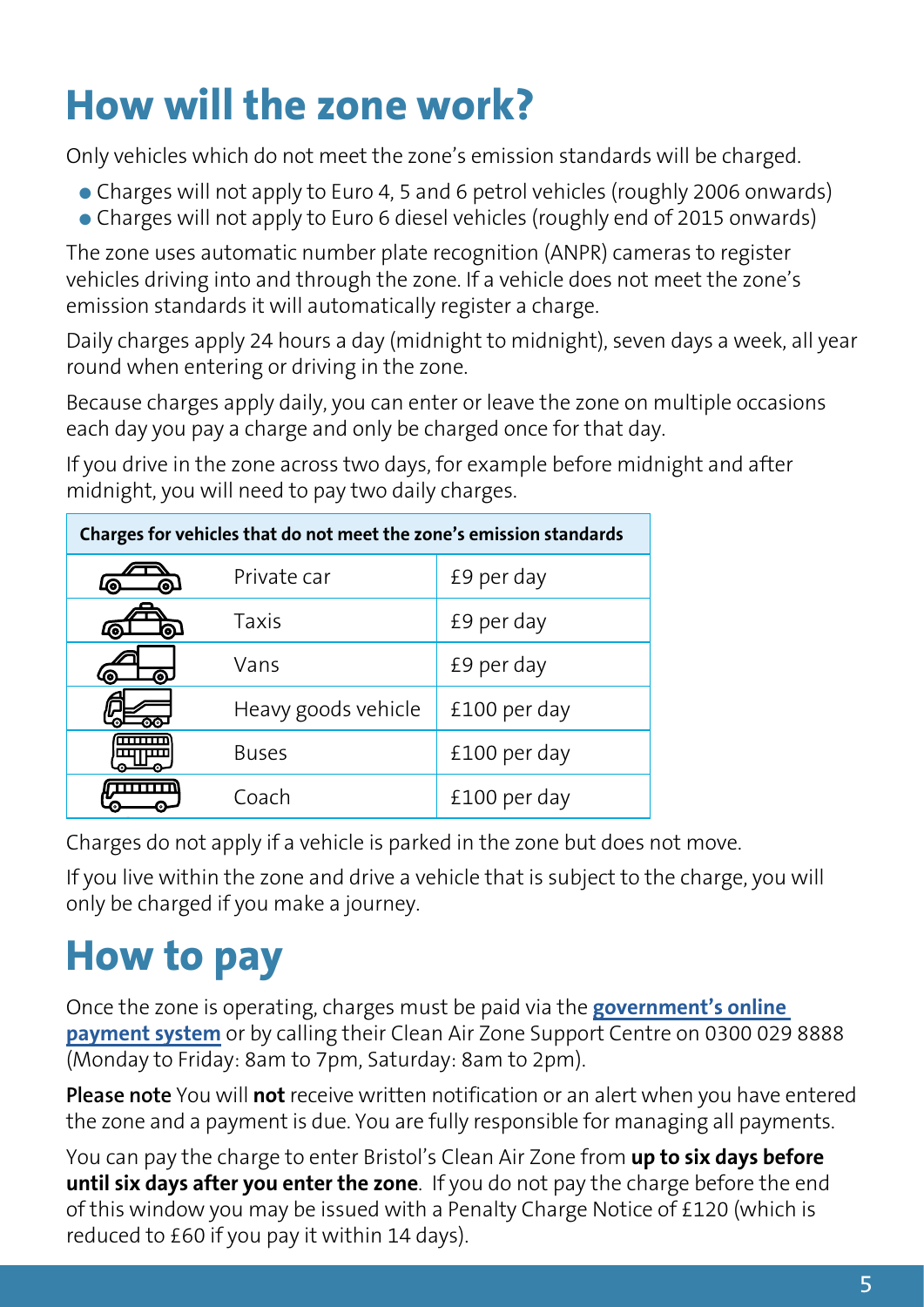## <span id="page-5-0"></span>**What should I do now?**

The most important step to prepare for the Clean Air Zone is to check your vehicle and encourage your friends, family and colleagues to do the same.

Use the government's online Clean Air Zone Checker to **[see if your vehicle would be](www.gov.uk/clean-air-zones)  [charged](www.gov.uk/clean-air-zones)** to drive in Bristol's Clean Air Zone.

If your vehicle meets the zone's emission standards you will not be charged and don't need to do anything. We still encourage you to think about how you travel and whether there are any changes, big or small, you're able to make which will help us on our journey to cleaner air.

#### **Financial support**

Support is available for eligible residents and businesses most impacted by the zone to help them upgrade their vehicles or switch to a cleaner way of travelling.

Go to our website to **[find out how we can help you](https://www.bristol.gov.uk/streets-travel/bristol-caz/financial-support)** and register your interest in financial support.

#### **Exemptions**

Several exemptions are available to give eligible businesses and individuals time to prepare for the zone.

All residents in the zone with a vehicle that doesn't meet its emission standards can apply for an exemption from the charge until the end of 2022.

Go to our website to **[find out more](https://www.bristol.gov.uk/streets-travel/bristol-caz/exemptions) about exemptions.**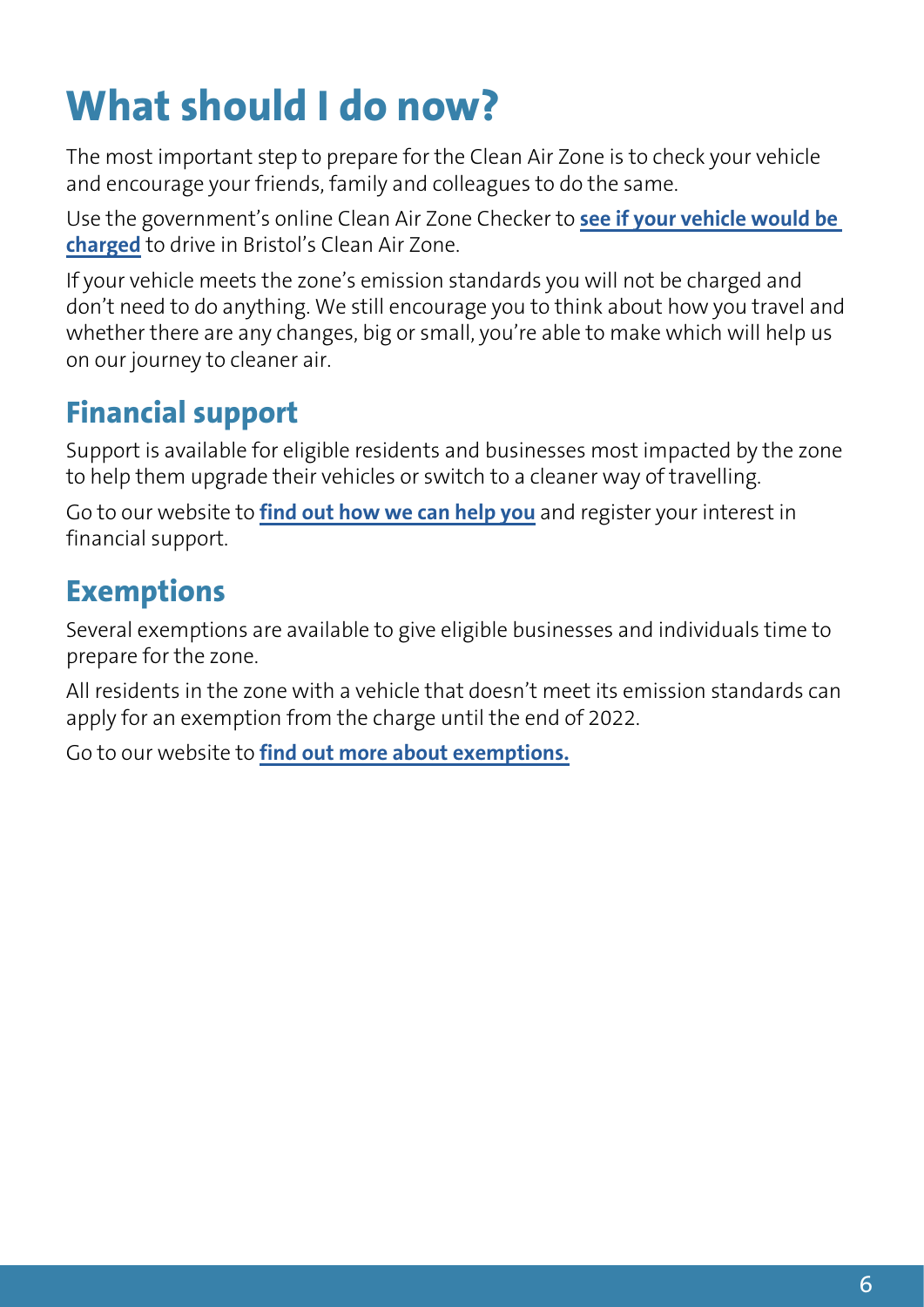## <span id="page-6-0"></span>**How can I make a difference?**

We can help you and your community to change your travel habits.

We have up to £100 per person available in funding to help people find alternative ways of getting about. You could put this towards bus and train travel, bike loans, cycle training, car club vouchers or e-scooter credit. Email our travel advisers at **[CAZSupport@bristol.gov.uk](mailto:CAZSupport@bristol.gov.uk)** to find out more.

### **Free loan bikes**

The Travelwest **[loan bike scheme](https://betterbybike.info/schemes-and-initiatives/loan-a-bike-scheme/)** is perfect for people that want to try cycling but don't know where to start. It offers electric, folding or hybrid bikes for a full month without charge.

## **Cycle training for all levels**

Whether you want to try cycling for the first time or you're looking to build your confidence on the roads, we can help. Visit the **[Better by Bike website](https://betterbybike.info/training/adult-cycle-training/)** to find out more.

### **Travel to school**

If you're thinking of refreshing your school run, visit Travelwest's **[Back to School](https://travelwest.info/schools-universities/back-to-school-travel-advice)  [pages](https://travelwest.info/schools-universities/back-to-school-travel-advice)** for tips and support.

#### **Journey planning**

Our experienced travel advisors can help you discover the best route options to travel by walking, cycling or public transport. **[Find out more and access our free support](https://travelwest.info/for-communities/individual-support)** on the Travelwest website.

## **Avoid excessive idling of your car**

Switch your engine off when you're stationary for a minute or more. The easiest place to do this is at traffic lights. It's especially important to be mindful of turning off your engine if you're outside a school or if you're pulled up and waiting on the street. **[Find out more about idling](https://www.cleanairforbristol.org/no-idling/)** on the Clean Air for Bristol website.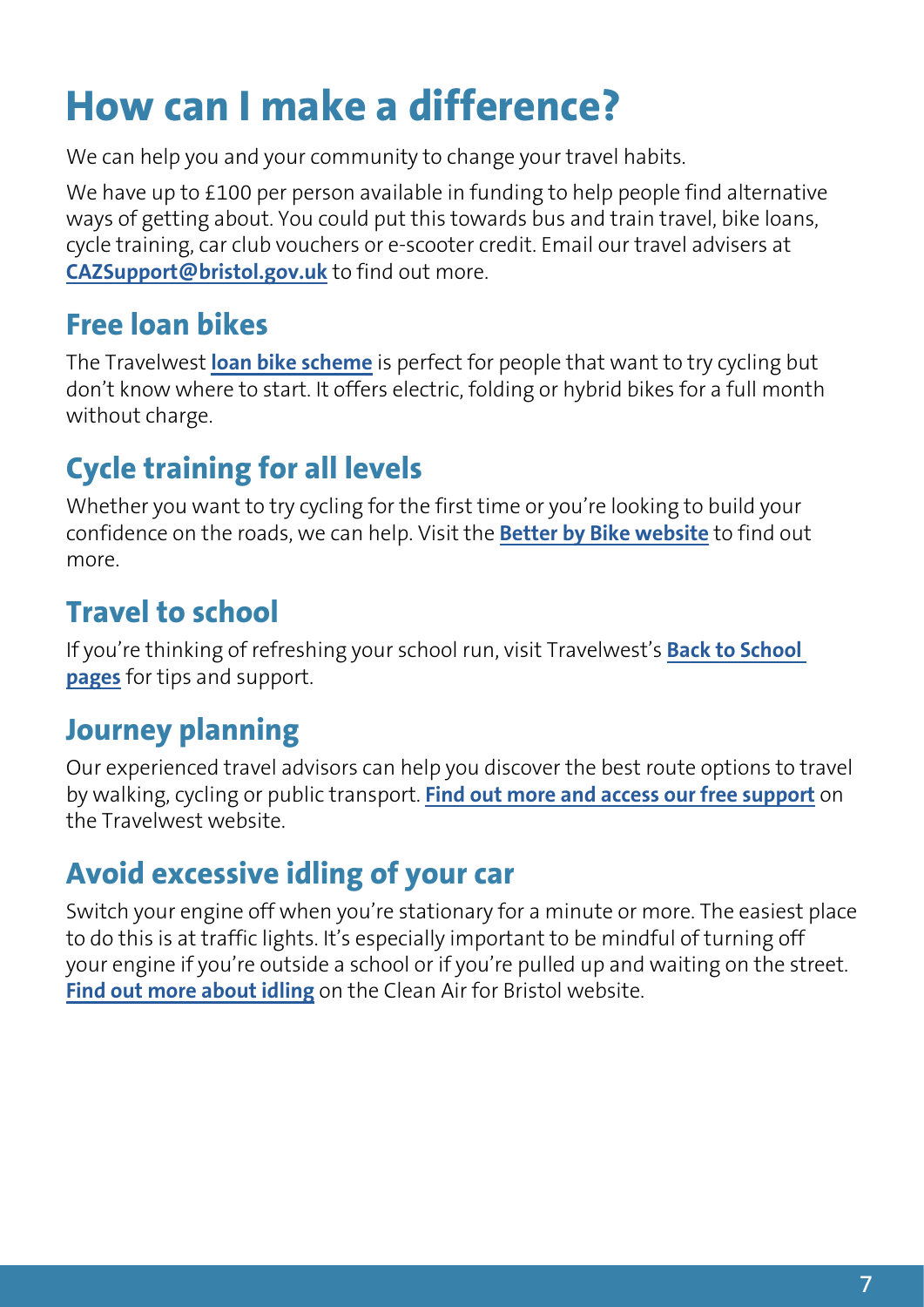# <span id="page-7-0"></span>**Spread the word**

Spreading the word about the changes explained in this toolkit will make sure we're all prepared for the Clean Air Zone.

Below are several resources to help you share information about the zone.

#### **Make a video**

When it comes to spreading the word there is nothing more powerful than hearing from real people. Let us know how you are raising awareness of the Clean Air Zone and what you are doing to prepare.

Simply record a one-minute video of how you are preparing for the Clean Air Zone. You don't need fancy equipment – your smartphone will work just fine!

Share your video with us on Twitter via **[@BCC\\_Clean\\_Air](https://twitter.com/bcc_clean_air)** or email it to **[CAZSupport@bristol.gov.uk](mailto:CAZSupport@bristol.gov.uk)**

#### **Share in an email or newsletter**

#### **Get ready for Bristol's Clean Air Zone**

Bristol City Council will soon be introducing a Clean Air Zone to reduce harmful pollution from vehicles.

The zone is in the central area where air quality is poorest. No vehicles will be banned from driving in the zone, but older and more polluting vehicles will have to pay a daily charge to drive in the zone.

71 per cent of vehicles already meet the zone's emission standards. The council is offering financial support and advice to help people upgrade their vehicles or switch to a cleaner way of travelling.

#### **How to prepare for the Clean Air Zone**

Get ready for Bristol's Clean Air Zone by following our three easy steps:

- go to the government's clean air zone pages to **[check if your vehicle will be](www.gov.uk/clean-air-zones)  [charged](www.gov.uk/clean-air-zones)**
- **check our [interactive map](www.bristol.gov.uk/caz/map)** to see how the zone affects you
- find out if you are eligible for **[financial support or an exemption](www.bristol.gov.uk/cleanairzone)** at on our website

Reducing air pollution is everyone's responsibility so please consider how you travel. Most people can travel into and around the city centre without using a car at all. Visit the active travel pages on Travelwest to see how we can support you to **[take more journeys by public transport, cycling and walking](www.travelwest.info/active-travel)**.

If you want to **[find out more about the Clean Air Zone](www.bristol.gov.uk/cleanairzone)** visit our website or email **[CAZSupport@bristol.gov.uk](mailto:CAZSupport@bristol.gov.uk)**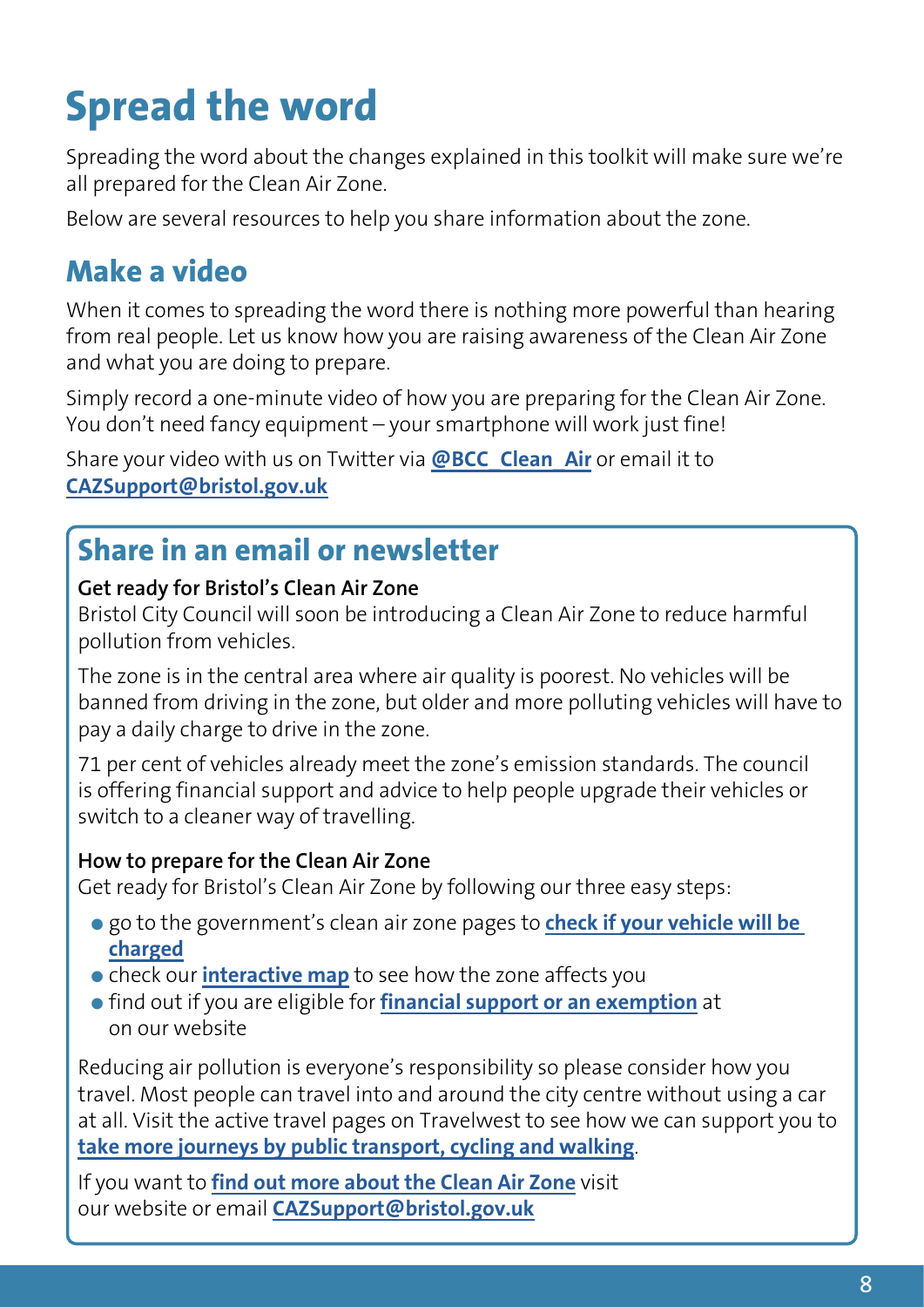#### <span id="page-8-0"></span>**Share on social media**

| Post one   | We're getting ready for Bristol's Clean Air Zone, are you? Find out<br>more about the zone and how it could affect you at <b>bristol.gov.uk/</b><br>cleanairzone #CleanAirForBristol #CleanAirMatters                                                                                    |
|------------|------------------------------------------------------------------------------------------------------------------------------------------------------------------------------------------------------------------------------------------------------------------------------------------|
| Post two   | Cleaner air is coming! We're making changes to help all of<br>us breathe cleaner air and you can too. Visit <b>bristol.gov.uk/</b><br>cleanairzone #CleanAirForBristol #CleanAirMatters                                                                                                  |
| Post three | Bristol's Clean Air Zone is coming soon. If you drive an older vehicle,<br>you may need to pay a charge. Check your vehicle at <b>bristol.gov.uk/</b><br>cleanairzone #CleanAirForBristol #CleanAirMatters                                                                               |
| Post four  | Bristol Clean Air Zone – find out more about the zone and what<br>@BristolCouncil support is available at <b>bristol.gov.uk/cleanairzone</b><br>#CleanAirForBristol #CleanAirMatters                                                                                                     |
| Post five  | Are you ready for Bristol's Clean Air Zone? We're asking all<br>#Bristolians to visit www.bristol.gov.uk/cleanairzone to make sure<br>you're prepared #CleanAirForBristol #CleanAirMatters                                                                                               |
| Post six   | Get ready for Bristol's Clean Air Zone! Have you thought about<br>trying a different way to travel? There's lots of free support to<br>help you walk, bike and bus your way across #Bristol travelwest.<br>info/active-travel #LeaveTheCarAtHome #CleanAirForBristol<br>#CleanAirMatters |

#### **Share our video**

Share our **[video](http://www.youtube.com/watch?v=uxADUn0kihA)** to online groups and forums to help spread the word.

## **For further information and support**

- visit **[our website](www.bristol.gov.uk/cleanairzone)** and **[the Clean Air for Bristol website](www.cleanairforbristol.org.uk)**
- email **[CAZSupport@bristol.gov.uk](mailto:CAZSupport@bristol.gov.uk)**
- follow **[@BCC\\_Clean\\_Air](http://twitter.com/cleanairforbristol)** on Twitter
- search for the hashtag #CleanAirForBristol